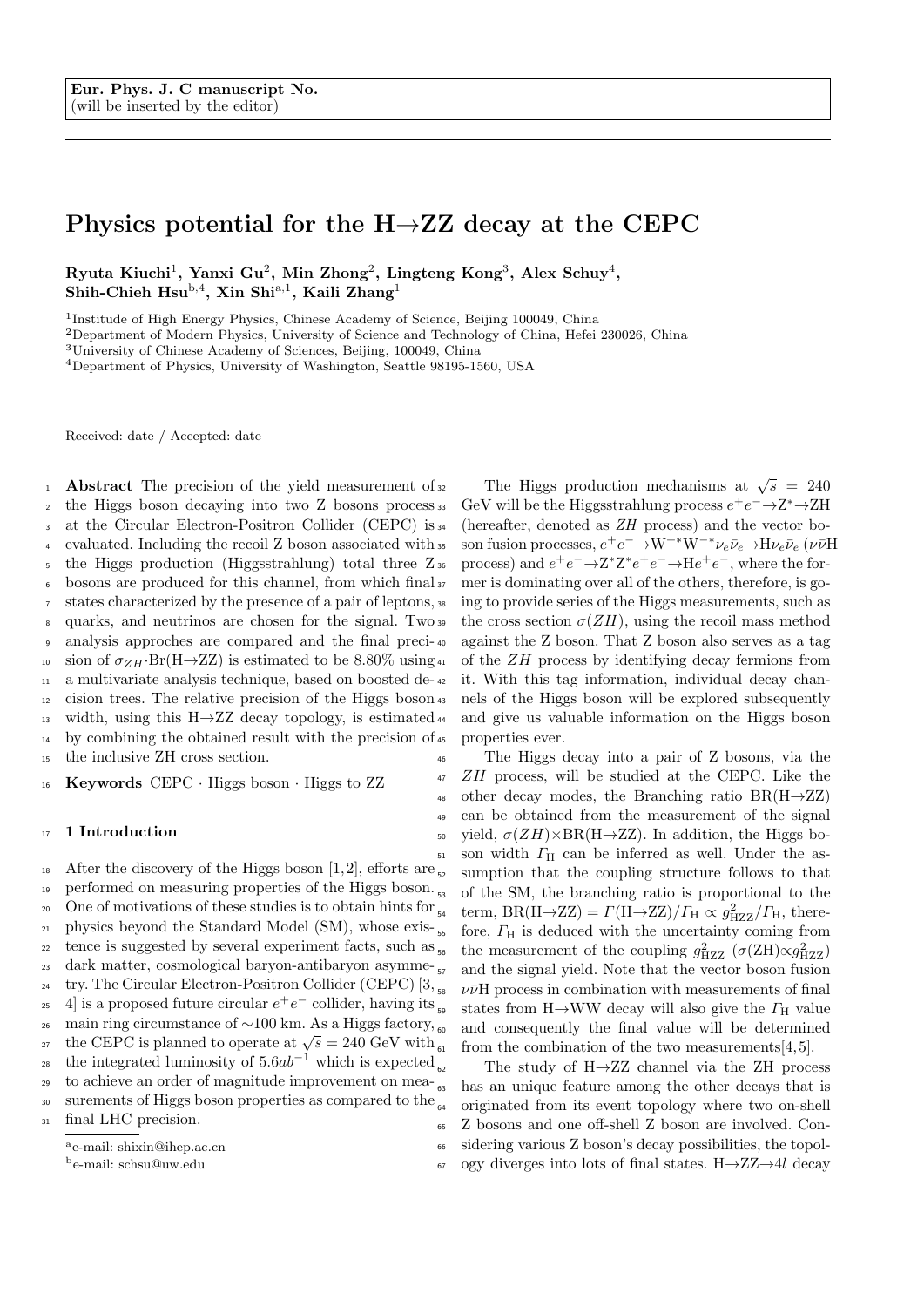is the so-called "golden channel" of the Higgs boson study at the LHC, as it has the cleanest signature of <sup>70</sup> all the possible Higgs boson decay modes. However, the <sup>99</sup> statistics of this leptonic channel at the CEPC may not allow to study the properties with required precision. Conversely, fully hadronic channel can provide enough

<sup>74</sup> statistics, but difficulties in identifying and matching <sup>75</sup> jets with proper Z bosons, as well as efficient separa-<sup>76</sup> tion from the SM backgrounds have to be overcome.  $77$  Between these two extremes, the decay channels having  $103$ <sup>78</sup> a pair of leptons, jets and neutrinos are most promising <sup>79</sup> candidates for studying H $\rightarrow$ ZZ properties, owing to its<sup>105</sup> <sup>80</sup> clear signature and larger branching fraction than the 81 leptonic channel. Therefore, this final state has been<sup>107</sup>  $\frac{82}{2}$  chosen as the signal for the evaluation of the HZZ prop- $^{108}$ 83 erties. Muons have most advantage among charged lep-<sup>109</sup> <sup>84</sup> tons for discriminating isolated status from those pro-<sup>85</sup> duced by semi-leptonic decays of heavy flavor jets and<sup>111</sup> <sup>86</sup> the final states including a pair of muons are selected as the signal process:  $Z \rightarrow \mu^+ \mu^-$ ,  $H \rightarrow ZZ^* \rightarrow \nu \bar{\nu} q \bar{q}$  (Fig. 1) and its cyclic permutations,  $Z \rightarrow \nu \bar{\nu}$ ,  $H \rightarrow ZZ^* \rightarrow q \bar{q} \mu^+ \mu^$ and  $Z \rightarrow q\bar{q}$ ,  $H \rightarrow ZZ^* \rightarrow \mu^+ \mu^- \nu \bar{\nu}$ , where the q represents <sup>90</sup> all quark flavors except for the top quark.



Fig. 1 Example Feynman diagram of the signal process which is characterized by the presence of a pair of muons,<sup>134</sup> jets and neutrinos. In this example, the initial Z boson associated with the Higgs production is decaying into muons<sub>135</sub> whereas cyclic permutation of the decay products from  $3 Z_{136}$ bosons is considered in the analysis.

 In this article, we report on the estimation of rela-92 tive accuracy of the yield measurement for the  $H\rightarrow ZZ_{440}$  decay at the CEPC using the signal process charac- terized by the presence of a pair of muons, jets and 95 neutrinos. In Section 2, we briefly introduce the CEPC<sup>143</sup> detector design and the Monte Carlo (MC) simulation scheme. The event selection is described in Sec. 3, followed by an estimation on the precision of the signal yield in Sec. 4. Finally, conclusions are given in Sec. 5.

#### 2 Detector design and simulation samples

The CEPC will hosts two interaction points (IP) on the main ring, where the detectors at each IP should record <sup>103</sup> collision data under different center of mass energies varying from  $\sqrt{s} = 91.2$  GeV as a Z factory to  $\sqrt{s} = 240$ GeV as a Higgs factory. To fulfill those physics programs, a baseline concept of the detector is developed that is based on the International Large Detector (ILD) concept [6] with further optimizations for the CEPC environment. List it from the most inner sub-detector component, the detector concept is composed of a silicon vertex detector, a silicon inner tracker consisting of micro strip detectors, a Time Projection Chamber <sup>113</sup> (TPC), a silicon external tracker, ultra-fine segmented calorimeters, an Electromagnetic CALorimeter (ECAL) and an Hadronic CALorimeter (HCAL), a 3T supercon-<sup>116</sup> ducting solenoid, and a muon detector [4].

 The CEPC simulation software package implements the baseline concept detector geometry. Events for the SM processes are generated by the Whizard [7] includ- ing the Higgs boson signal, where the detector configu- ration and response is handled by the GEANT4-based simulation framework, MokkaPlus [8]. Modules for dig- itization of the signals at each sub detector creates the hit information. Particle reconstruction has been taken place with the Arbor algorithm, which builds the re- constructed particles using calorimeter and track infor- $_{127}$  mation[9].

 The Higgs boson production and decay are simu- lated with the scheme, where the generated samples also contain the WW/ZZ fusion processes. All of the SM background samples, which can be classified into 2  $f_{132}$  fermion processes  $(e^+e^- \rightarrow f\bar{f})$  and 4-fermion processes <sup>133</sup> ( $e^+e^- \rightarrow f\bar{f}f\bar{f}$ ), are produced as well.

#### <sup>134</sup> 3 Event Selection

Event selection is performed in several stages. The preselection builds higher-level objects, such as isolated <sup>137</sup> muons, jets, and missing momentum from the Parti-<sup>138</sup> cle Flow (PF) objects which are reconstructed by the ArborPFA. The isolation requirements on muons, identified by the PFs, are imposed. For muons with energy higher than  $3 \text{ GeV}$ , tracks inside of a cone with a halfopening angle  $\theta$  around the candidate are examined and it is identified as an isolated muon, when a ratio between the energy of the muon candidate and a sum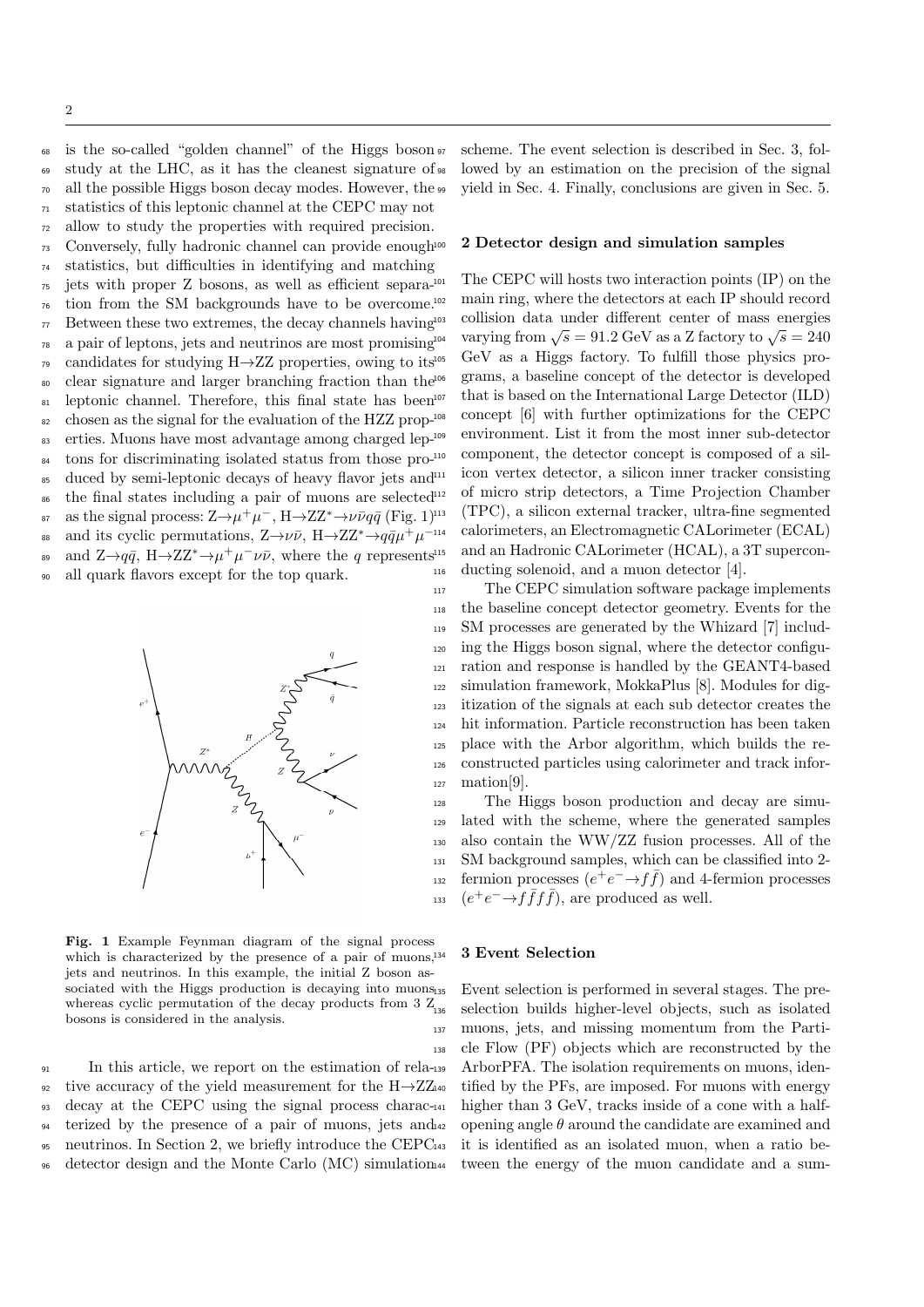mation of the energy from all of the tracks except for the candidate in a volume defined by the cone is higher 147 than 0.1 with  $\cos \theta = 0.98$ . Jets are clustered from the 200 PFs but except for isolated lepton candidates, using <sup>149</sup> the  $k_t$  algorithm for the  $e^+e^-$  collision  $(ee - kt)$  with 150 the FastJet package. Exclusive requirement  $(N_{jet} = 2)$ 203 on number of jets is imposed. Events are requested to have a pair of isolated muons of positive and negative charged, and two jets successfully clustered.

 The events satisfying the pre-selection criteria are separated into two categories separately for each of 3 final states in the signal process, according to the or- der of the invariant mass from di-objects which are not forming the tag of the initial Z boson. This categoriza- tion, distinguishing between the status having a pair of objects suppose to be decaying from the on-shell Z boson and that from the off-shell Z boson where  $H\rightarrow ZZ^{*_{214}}$ 161 decay is assumed, enhances the efficiency of the event selection by applying different selection criteria for each category respectively. Following notation is adopted for 165 each category:  $\mu\mu H\nu\nu q\bar{q}$  is defined for the events with 218 the reconstructed invariant mass of missing term  $M_{\rm miss}$ <sup>219</sup> 166 due to escaping neutrinos is larger than that of dijet  $M_{\text{jj}}$ , where two characters of the top represent a pair of  $2^{22}$ muons decaying from the initial Z boson.

170 On total 6 exclusive categories,  $\mu\mu H\nu\nu qq$ ,  $\mu\mu Hqq\nu\nu$ <sup>223</sup>,  $\nu\nu H\mu\mu qq$ ,  $\nu\nu Hqq\mu\mu$ ,  $qqH\nu\nu\mu\mu$ ,  $qqH\mu\mu\nu\nu$ , the events<sup>224</sup> have been selected. Two different analysis approches 173 are explored for this stage, the one where requirements<sup>226</sup> 174 are imposed on a set of kinematic variables (referred to 277 "cut-based" analysis) and the one which uses a multi- variate analysis technique, based on the boosted deci- sion tree (BDT) implemented within scikit-learn pack- age [11], in order to achieve better separation between signal and background (referred to "'BDT" analysis).

 For the cut-based analysis, the signal to background ratio is minimized by following requirements. The in-182 variant mass  $M_{\mu\mu}$  of the two muons, the invariant mass<sup>235</sup>  $M_{\text{jj}}$  of two jets and the missing mass  $M_{\text{miss}}$  are re-236 quired to fall into the mass window around the  $Z(Z^*)$ 185 boson. Number of particle flow objects  $N_{\text{PFO}}$  in the<sup>238</sup> event is required to be larger than a threshold value, 187 which is affected and decided by the condition whether<sup>240</sup> jets are originated from an on-shell Z boson or not, as well as to suppress backgrounds where the jets are re- constructed from any objects other than quark seeds  $_{191}$  coming from the Z boson. Cut on the polar angle of  $^{244}$ the sum of all visible particles  $\cos \theta_{\rm vis.}$  is applied to fur- ther reject background processes, such as two-fermion 194 components which tends to be back-to-back along the  $2^{47}$  z axis. To reduce contamination of signal events be- long to the other category, further requirement on recoil mass distribution is imposed at the final stage. Table 1 summaries the selection criteria applied across all the categories considered.

The signal and background reduction efficiencies as  $\frac{200}{201}$  well as expected number of events running at  $\sqrt{s} = 240$  $E_{202}$  GeV with an integrated luminosities of 5.6 ab<sup>-1</sup> after the event selection are listed in the Table 2. In general, the analysis achieves a strong background rejection, while the signal selection efficiencies of approximately  $30\%$  and higher are kept. The main background which is common in all categories is the other Higgs de-<sup>208</sup> cays. Four fermion processes, such as  $e^+e^- \rightarrow ZZ \rightarrow \mu \mu qq$ as and  $e^+e^- \rightarrow ZZ \rightarrow \tau \tau qq$  due to the similarity of kinematics, have large contributions in the  $qqH\mu\mu\nu\nu$  category and in the  $qqH\nu\nu\mu\mu$  category, respectively.

For the BDT analysis, simpler selection criteria are applied prior to the BDT discrimination. The invariant and recoil mass of the associated Z boson which is reconstructed from di-objects (i.e. a pair of muons for  $\mu\mu H\nu\nu q\bar{q}$  and  $\mu\mu H q\bar{q}\nu\nu$  categories) are required to be <sup>217</sup> in the region of the signal mass window. The selection requirements on the number of particle flow objects and the polar angle of the sum of all visible particles are also applied as used in the cut-based analysis.

A boosted decision tree is then trained on remaining <sup>222</sup> signal and background events for each category separately. The boosting algorithm utilized in this analysis is the AdaBoost scheme  $[12]$ . The input variables to the BDT are defined as follows:

- <sup>226</sup>  $M_{\mu\mu}$ ,  $M_{jj}$ ,  $M_{\text{miss.}}$ : invariant mass of di-objects
	- $\bullet\,$   $N_{\text{PFO}}$  : number of PFOs
- $\cos \theta_{\text{vis.}}$ ,  $\cos \theta$ : polar angle of the sum of all visible particles
	- $\Delta \phi_{ZZ}$  : angle between a Z boson reconstructed from the two muons and that reconstructed from the two jets
- <sup>233</sup>  $M_{jj}^{\text{recoil}}$ ,  $M_{\text{vis.}}$ : recoil mass of the di-jets and invariant mass of all particles (for  $\mu\mu H\nu\nu qq/\mu\mu Hqq\nu\nu$ categories)
- <sup>236</sup>  $M_{\text{jj}}^{\text{recoil}}$ ,  $M_{\mu\mu}^{\text{recoil}}$ : recoil mass of the di-jets and the di-muons (for  $\nu\nu H\mu\mu qq/\nu\nu Hqq\mu\mu$  categories)
- <sup>238</sup>  $M_{\mu\mu}^{\text{recoil}}$ ,  $M_{\text{vis.}}$ : recoil mass of the di-muons and invariant mass of all particles (for  $qq\mathrm{H}\nu\nu\mu\mu/qq\mathrm{H}\mu\mu\nu\nu$ categories)
- $P_{\text{vis.}}, P_{t, \text{vis.}}:$  magnitude of the momentum and transeverse momentum from summation of all visible particles
- <sup>244</sup>  $E_j^{leading}$ ,  $E_j^{sub.}$ : energy of the leading jet and the sub-leading jet
- <sup>246</sup>  $P_{t,j}^{leading}$ ,  $P_{t,j}^{sub.}$ : magnitude of transeverse momentum of the leading jet and the sub-leading jet

The final result of the BDT analysis exploits the increased sensitivity obtained by combining the 15 input variables into the final BDT discriminant. Fig. 2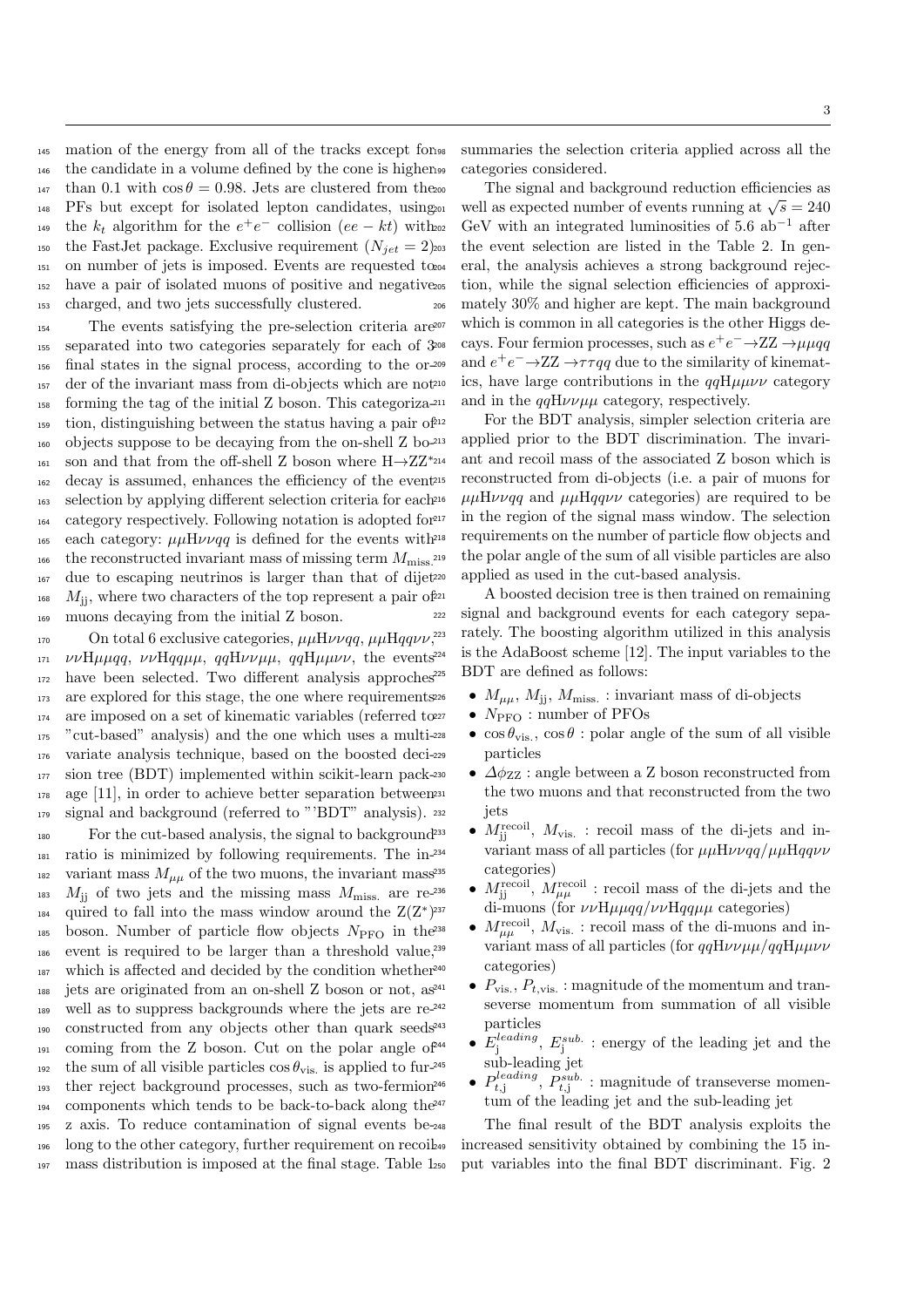|                                                                  |                                | Pre-selections         |                       |                   |                   |                |
|------------------------------------------------------------------|--------------------------------|------------------------|-----------------------|-------------------|-------------------|----------------|
| $N(l) = 2$ , where leptons(l) should pass the isolation criteria |                                |                        |                       |                   |                   |                |
| $N(\mu^{+}) = 1, N(\mu^{-}) = 1$ with $E(\mu^{\pm}) > 3$ GeV     |                                |                        |                       |                   |                   |                |
| $N(jet)=2$                                                       |                                |                        |                       |                   |                   |                |
| Variable                                                         | $\mu\mu H\nu\nu q\overline{q}$ | $\nu\nu$ H $\mu\mu$ qq | $\nu\nu$ Hqq $\mu\mu$ | $qqH\nu\nu\mu\mu$ | $qqH\mu\mu\nu\nu$ | $\mu\mu$ Hqqvv |
| $M_{\mu\mu}$ (GeV)                                               | [80, 100]                      | [60, 100]              | [10, 60]              | [15, 55]          | [75, 100]         | [80, 100]      |
| $M_{\rm ii}$ (GeV)                                               | [15, 60]                       | [10, 55]               | [60, 100]             | [75, 105]         | [75, 105]         | [60, 105]      |
| $M_{\rm miss.}$ (GeV)                                            | [75, 105]                      | [75, 110]              | [75, 110]             | [70, 110]         | [10, 50]          | [10, 55]       |
| $M_{\mu\mu}^{\rm recoil}$ (GeV)                                  | [110, 140]                     |                        |                       | [175, 215]        | [115, 155]        | [110, 140]     |
| $M_{\rm vis.}$ (GeV)                                             |                                | [110, 140]             | [110, 140]            | [115, 155]        | [185, 215]        | [175, 215]     |
| $M_{\rm ii}^{\rm recoil}$ (GeV)                                  | [185, 220]                     |                        |                       | [110, 140]        | [110, 140]        |                |
| $N_{\rm PFO}$                                                    | [20, 90]                       | [20, 60]               | [30, 100]             | [40, 95]          | [40, 95]          | [30, 100]      |
| $ \cos \theta_{\rm vis.} $                                       |                                |                        |                       | ${}_{\leq 0.95}$  |                   |                |
| $\Delta\phi_{ZZ}$ (degree)                                       | [60, 170]                      | < 135                  | < 135                 |                   | [120, 170]        | [60, 170]      |
| $ M_{\rm vis.}-M_{\rm H} $ (GeV)                                 | $>$ 3                          |                        |                       | $>$ 3             |                   |                |
| $M_{ii}^{\text{recoil}} - M_{\text{H}}$ (GeV)                    |                                |                        | $>$ 3                 |                   |                   | >3             |
| $M_{\mu\mu}^{\rm recoil} - M_{\rm H}$<br>(GeV)                   |                                | $>$ 3                  |                       |                   | $>$ 3             |                |

Table 1 Overview of the requirements applied when selecting events (cut-based).

**Table 2** Summary of the selection efficiency  $\epsilon$  and the number of expected events  $N_{evt}$ , for each category after the final event selection.

|                     | $\mu\mu H\nu\nu q\overline{q}$                           |            | $\nu\nu$ H $\mu$ uqq |            | $\nu\nu$ Hqq $\mu\mu$ |            |
|---------------------|----------------------------------------------------------|------------|----------------------|------------|-----------------------|------------|
| Process             | $\epsilon$ [%]                                           | $N_{evt.}$ | $\epsilon$ [%]       | $N_{evt.}$ | $\epsilon$ [%]        | $N_{evt.}$ |
| Signal              | 36                                                       | 50         | 51                   | 72         | 37                    | 52         |
| Higgs decays Bg.    | $3.2 \cdot 10^{-3}$                                      | 36         | $1.5 \cdot 10^{-3}$  | 17         | $1.4 \cdot 10^{-2}$   | 159        |
| SM four-fermion Bg. | $3.7 \cdot 10^{-6}$                                      | 4          | $8.4 \cdot 10^{-6}$  | 9          | $4.9 \cdot 10^{-5}$   | 52         |
| SM two-fermion Bg.  | 0                                                        | 0          | 0                    | $\Omega$   | $\theta$              | $\Omega$   |
|                     | $qqH\nu\nu\mu\mu$<br>$qqH\mu\mu\nu\nu$<br>$\mu\mu$ Hqqvv |            |                      |            |                       |            |
| Process             | $\epsilon$ [%]                                           | $N_{evt.}$ | $\epsilon$ [%]       | $N_{evt.}$ | $\epsilon$ [%]        | $N_{evt.}$ |
| Signal              | 30                                                       | 42         | 25                   | 35         | 34                    | 48         |
| Higgs decays Bg.    | $2.9 \cdot 10^{-2}$                                      | 326        | $1.8 \cdot 10^{-2}$  | 206        | $6.8 \cdot 10^{-2}$   | 774        |
| SM four-fermion Bg. | $1.8 \cdot 10^{-4}$                                      | 190        | $2.8 \cdot 10^{-4}$  | 305        | $6.1 \cdot 10^{-4}$   | 659        |
|                     |                                                          |            |                      |            |                       |            |

 shows the obtained BDT score distributions for signal and background samples. For the final separation of sig- nal and background events, the cut value on the BDT score is chosen so as to maximize a significance measure <sup>254</sup> Score is chosen so as to maximize a significance measure<br><sup>255</sup>  $S/\sqrt{S+B}$ , where for a chosen cut, S(B) is the number of signal(background) events above this cut. The cut values as well as the other selection criteria are summ-rized in Table 3.

### <sup>259</sup> 4 Result

260 Precision of the yield measurement of  $\sigma_{ZH} \times Br(H \rightarrow ZZ)^{280}$  is estimated. The obtained signal and background dis- tributions for recoil mass spectrum against the initial Z boson in the range 110-140 GeV, are added to make<sup>283</sup> up a pseudo-experimental result, while the Probability Density Function (PDF) of both of the signal and the background are constructed individually by assuming the double-sided crystal ball distribution for the Higgs

decays including the signals and the Gaussian for the SM processes. Note that the background is made of the Higgs decays except for the signal and the SM processes. The likelihood function is built from the the result as a observed events and PDFs as the number of expected events with the branching fraction  $Br(H\rightarrow ZZ)$ <sup>274</sup> only for the signal component being a free parameter <sup>275</sup> and the maximum likelihood fitting is performed. A de-<sup>276</sup> tail description can be found in Ref. [5]. The recoil mass <sup>277</sup> distribution together with the fitting curves is shown in <sup>278</sup> Fig. 3.

<sup>279</sup> Table 4 summarizes the derived relative precision on the product of the ZH cross section and the branching ratio  $\Delta(\sigma$ ·BR)/( $\sigma$ ·BR), from the cut-based analysis and the BDT analysis. The bottom row shows the combined precision that is calculated from the standard error of <sup>284</sup> the weighted mean,  $\sigma = 1/\sqrt{\sum_{i=1}^{n} \sigma_i^{-2}}$ , where  $\sigma_i$  is the uncertainty for each category. The systematic uncertainty is not taken into account in this result. Estimates of relative systematic uncertainty regarding to the pre-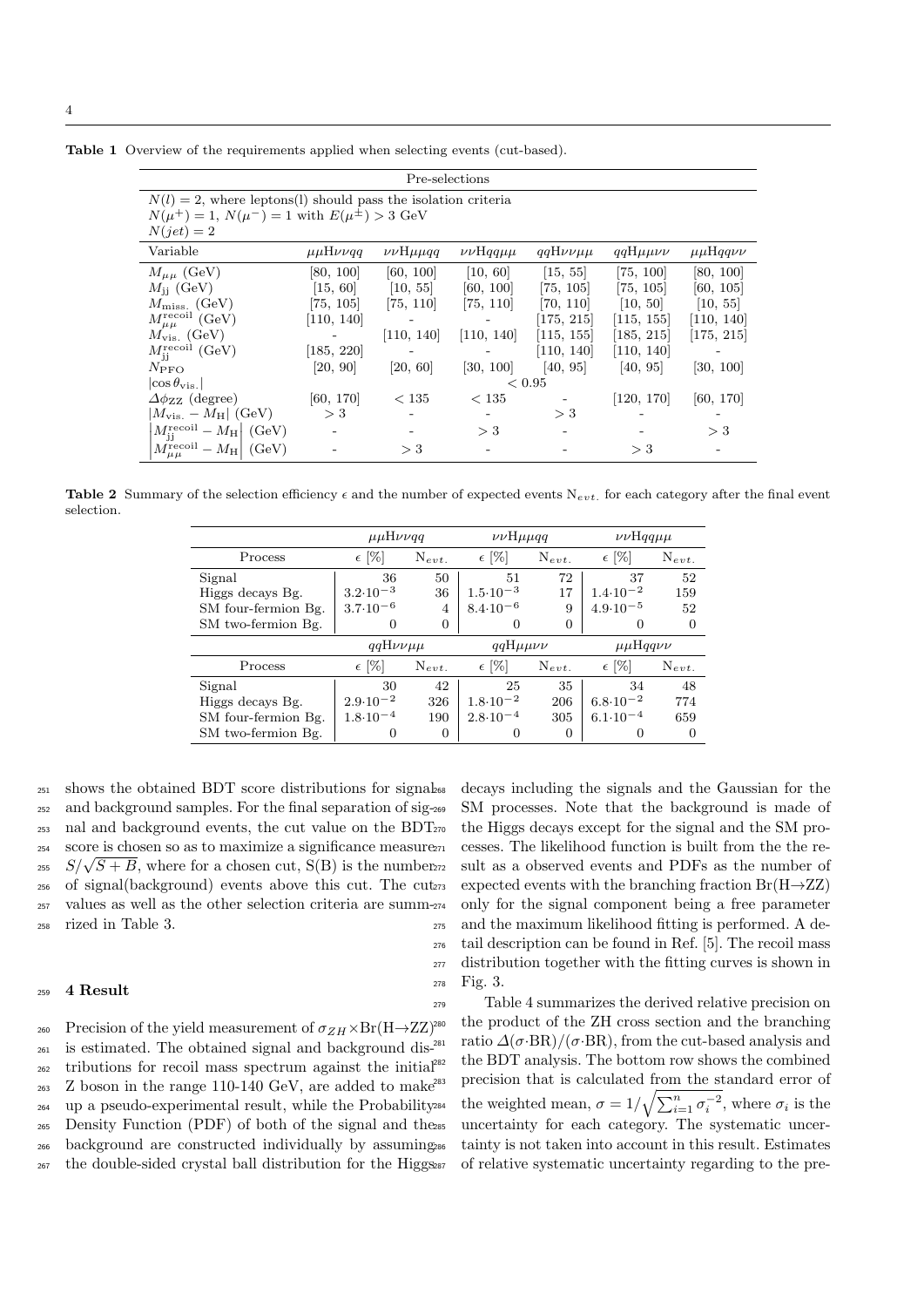

Fig. 2 (color online) BDT score distributions for 6 categories:  $\mu\mu H\nu\nu qq$  (top left),  $\mu\mu Hqq\nu\nu$  (top right),  $\nu\nu H\mu\nu qq$  (middle left),  $\nu\nu Hqq\mu\mu$  (middle right),  $qqH\nu\nu\mu\mu$  (bottom left), and  $qqH\mu\mu\nu\nu$  (bottom right). The signal distribution is shown with a red histogram while background contributions, ZH (green), 4-fermion (cyan) and 2-fermion (yellow), are drawn.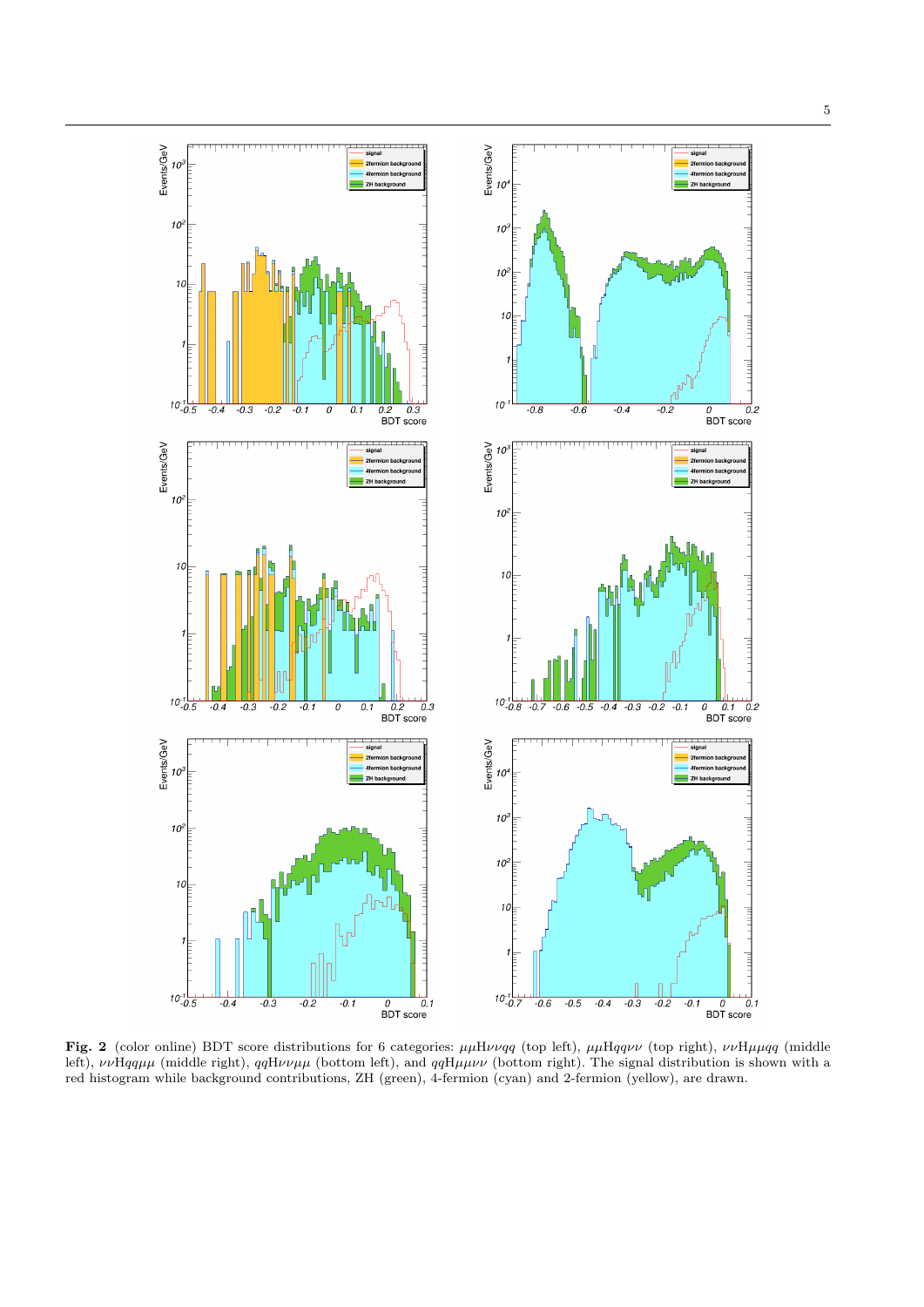|                                                                  |                                |                | Pre-selections         |                       |                   |                   |
|------------------------------------------------------------------|--------------------------------|----------------|------------------------|-----------------------|-------------------|-------------------|
| $N(l) = 2$ , where leptons(l) should pass the isolation criteria |                                |                |                        |                       |                   |                   |
| $N(\mu^+) = 1, N(\mu^-) = 1$ with $E(\mu^{\pm}) > 3$ GeV         |                                |                |                        |                       |                   |                   |
| $N(jet)=2$                                                       |                                |                |                        |                       |                   |                   |
| Variable                                                         | $\mu\mu H\nu\nu q\overline{q}$ | $\mu\mu$ Hqqvv | $\nu\nu$ H $\mu\mu qq$ | $\nu\nu$ Hqq $\mu\mu$ | $qqH\nu\nu\mu\mu$ | $qqH\mu\mu\nu\nu$ |
| $M_{\mu\mu}$ (GeV)                                               |                                | [80, 100]      |                        |                       |                   |                   |
| $M_{\rm ii}$ (GeV)                                               |                                |                |                        |                       | [75, 105]         | [75, 110]         |
| $M_{\rm miss.}$ (GeV)                                            |                                |                |                        | [75, 110]             |                   |                   |
| $M_{\mu\mu}^{\rm recoil}$ (GeV)                                  |                                | [110, 140]     |                        |                       |                   |                   |
| $M_{\rm vis.}$ (GeV)                                             |                                |                |                        | [110, 140]            |                   |                   |
| $M_{\rm jj}^{\rm recoil}~{\rm (GeV)}$                            |                                |                |                        |                       |                   | [110, 140]        |
| $N_{\rm PFO}$                                                    | [20, 90]                       | [30, 100]      | [20, 60]               | [30, 100]             | [40, 95]          | [35, 100]         |
| $ \cos \theta_{\rm vis.} $                                       |                                |                |                        | ${}< 0.95$            |                   |                   |
| <b>BDT</b> score                                                 | > 0.15                         | > 0.03         | $>-0.01$               | > 0.00                | $>-0.05$          | $>-0.02$          |

Table 3 Overview of the requirements applied when selecting events (BDT-based).

288 cision measurement of  $\sigma_{ZH}$  at the CEPC is described inser- Ref. [10] and that's would be a base for the future study of the systematic uncertainty. The final result for the 291 relative statistical uncertainty of the  $\sigma_{ZH} \times Br(H\rightarrow ZZ)$ 310 is estimated to be 9.71% in the cut-based analysis and  $\mu$ 8.80% in the BDT analysis.

**Table 4** Statistical uncertainties on the product of the  $ZH_{315}$ cross section and the branching ratio. The bottom row shows  $\frac{315}{100}$ the result of combined value of the 6 categories.

|                             | Channel                                               |           | $\frac{\Delta(\sigma \cdot BR)}{(\sigma \cdot BR)}$ [%] |  |  |
|-----------------------------|-------------------------------------------------------|-----------|---------------------------------------------------------|--|--|
|                             |                                                       | cut-based | <b>BDT</b>                                              |  |  |
| $Z\rightarrow \mu^+\mu^-$   | $H\rightarrow ZZ^*\rightarrow \nu\bar{\nu}q\bar{q}$   | 18.1      | 15.8                                                    |  |  |
| $Z\rightarrow \mu^+\mu^-$   | $H\rightarrow ZZ^* \rightarrow q\bar{q}\nu\bar{\nu}$  | 65.4      | 58.2                                                    |  |  |
| $Z\rightarrow \nu\bar{\nu}$ | $H\rightarrow ZZ^*\rightarrow \mu^+\mu^-q\bar{q}$     | 13.5      | 13.1                                                    |  |  |
| $Z\rightarrow \nu\bar{\nu}$ | $H\rightarrow ZZ^* \rightarrow q\bar{q}\mu^+\mu^-$    | 27.7      | 23.6                                                    |  |  |
| $Z \rightarrow q\bar{q}$    | $H\rightarrow ZZ^*\rightarrow \mu^+\mu^-\nu\bar{\nu}$ | 63.5      | 46.1                                                    |  |  |
| $Z \rightarrow q\bar{q}$    | $H\rightarrow ZZ^*\rightarrow \nu\bar{\nu}\mu^+\mu^-$ | 54.3      | 45.2                                                    |  |  |
| Combined                    |                                                       | 9.71      | 8.80                                                    |  |  |
|                             |                                                       |           |                                                         |  |  |

 $\frac{326}{294}$  Finally, the precision of the Higgs boson width is es- $\frac{326}{327}$ <sup>295</sup> timated by combining the obtained final precision of the<sub>328</sub> 296 signal yield and the the precision of  $\sigma_{ZH}$  measurement<sup>329</sup>  $297$  of 0.5% [5]. From the cut-based analysis, the relative<sup>330</sup> 298 precision of the Higgs width is estimated to be  $9.73\%$ <sup>32</sup><sub>332</sub>

<sup>299</sup> whereas it is 8.82% from the BDT analysis.

## <sup>300</sup> 5 Summary

301 The precision of the yield measurement  $\sigma_{ZH} \times Br(H\rightarrow ZZ)$ <sup>302</sup> at the CEPC is evaluated using MC samples for the  $\frac{302}{303}$  baseline concept running at  $\sqrt{s} = 240 \text{ GeV}$  with an in- $_{304}$  tegrated luminosities of 5.6 ab<sup>-1</sup>. Among the various 305 decay modes of the H $\rightarrow$ ZZ, the signal process having <sup>306</sup> two muons, two jets and missing momentum in final

states has been chosen. After the event selection, relative precision is evaluated with the likelihood fitting method on signal and background. The final value combined from all of six categories is  $9.71\%$  from the cutbased analysis and 8.80% from the BDT analysis. The <sup>312</sup> relative precision of the Higgs boson width, using this  $_{313}$  H $\rightarrow$ ZZ decay, is estimated by combining the obtained result with the precision of the inclusive ZH cross section and it is estimated to be  $8.82\%$  from the BDT analysis.

Acknowledgements The authors would like to thank the CEPC computing team for providing the simulation tools and samples. We also thank Yaquan Fang, Manqi Ruan, Gang Li, and Yuhang Tan for helpful discussions.

#### **References**

- 1. ATLAS Collaboration, G. Ada et al., Observation of a new particle in the search for the Standard Model Higgs boson with the ATLAS detector at the LHC, Phys. Lett. <sup>325</sup> B, 716, 1-29 (2012), arXiv:1207.7214 [hep-ex]
	- 2. CMS Collaboration, S. Chatrchyan et al., Observation of a new boson at a mass of 125 GeV with the CMS experiment at the LHC, Phys. Lett. B,  $716$ , 30-61 (2012), <sup>329</sup> arXiv:1207.7235 [hep-ex]
- 3. The CEPC Study Group, CEPC Conceptual Design Re-<sup>331</sup> port: Volume 1 - Accelerator (2018), arXiv:1809.00285 [physics.acc-ph]
- <sup>333</sup> 4. The CEPC Study Group, CEPC Conceptual De-<sup>334</sup> sign Report: Volume 2 - Physics & Detector (2018), <sup>335</sup> arXiv:1811.10545 [hep-ex]
- <sup>336</sup> 5. F. An et al., Precision Higgs physics at the CEPC, Chi-<sup>337</sup> nese Physics C 43 no.4 (2019) 043002
- <sup>338</sup> 6. T. Behnke et al., The International Linear Collider <sup>339</sup> Technical Design Report - Volume 4: Detectors (2013),  $\left.\ar{\rm Xiv:}1306.6329\right.\left.\left[\mbox{physics-ins-det}\right]\right.$ 
	- <sup>341</sup> 7. W. Kilian, T. Ohl, and J. Reuter, WHIZARD simulating multi-particle processes at LHC and ILC, Eur. Phys. J. C 71, 1742 (2011), arXiv:0708.4233 [hep-ph]
	- <sup>344</sup> 8. P. Mora de Freitas and H. Videau, Detector simulation with MOKKA/GEANT4: Present and future, Presented at the International Workshop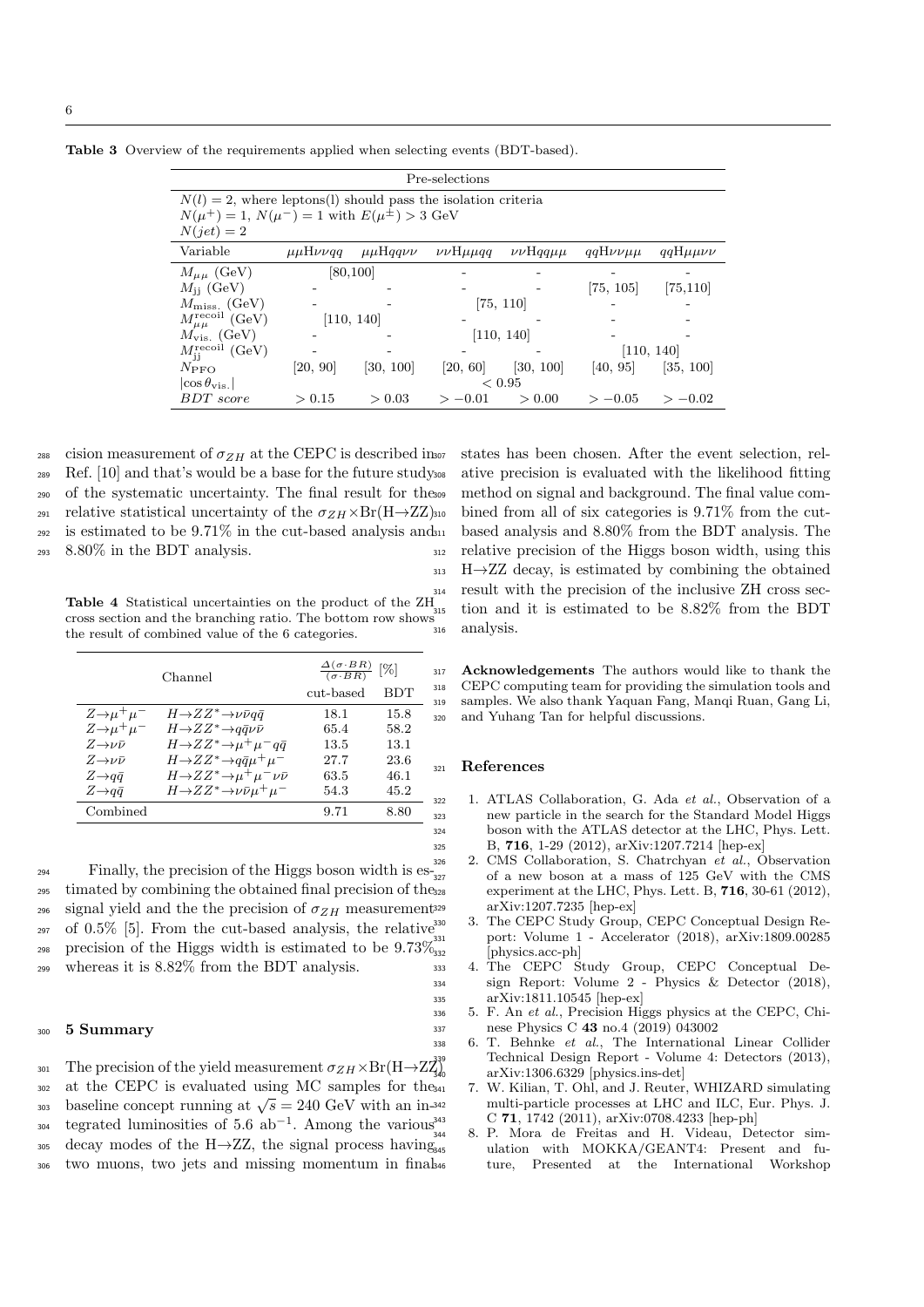

7



Fig. 3 (color online) Recoil mass distributions for each category. The black dots represent the predicted results at the CEPC and the solid blue line shows the fitting curve which is broken down into signal (dashed red line) and background (dashed green line) components.